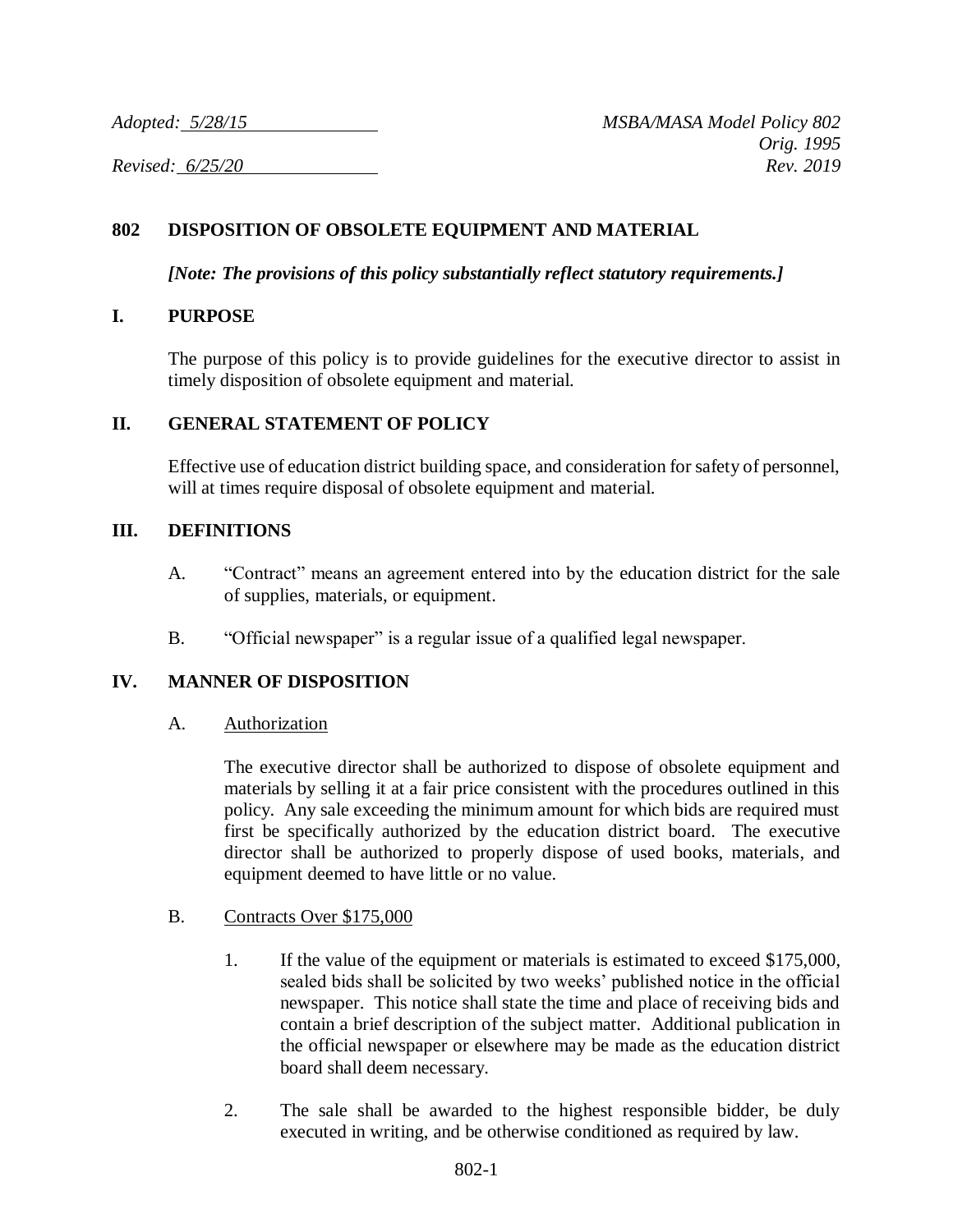- 3. A record shall be kept of all bids, with names of bidders and amounts of bids, and an indication of the successful bid. A bid containing an alteration or erasure of any price contained in the bid which is used in determining the highest responsible bid shall be rejected unless the alteration or erasure is corrected by being crossed out and the correction printed in ink or typewritten adjacent thereto and initialed in ink by the person signing the bid.
- 4. In the case of identical high bids from two or more bidders, the education district board may, at its discretion, utilize negotiated procurement methods with the tied high bidders so long as the price paid does not go below the high tied bid price. In the case where only a single bid is received, the education district board may, at its discretion, negotiate a mutually agreeable contract with the bidder so long as the price paid does not fall below the original bid. If no satisfactory bid is received, the board may readvertise.
- 5. All bids obtained shall be kept on file for a period of at least one year after their receipt. Every contract made without compliance with the foregoing provisions shall be void.
- 6. Data submitted by a business to an education district in response to a request for bids are private until opened. Once opened, the name of the bidder and the dollar amount specified become public; all other data are private until completion of the selection process, meaning the education district has completed its evaluation and ranked the responses. After completion of the selection process, all data submitted by all bidders are public except trade secret data. If all responses are rejected prior to completion of the selection process, all data remain private, except the name of the bidder and the dollar amount specified which were made public at the bid opening for one year from the proposed opening date or until resolicitation results in completion of the selection process or until a determination is made to abandon the purchase, whichever occurs sooner, at which point the remaining data becomes public. Data created or maintained by the education district as part of the selection or evaluation process are protected as nonpublic data until completion of the selection or evaluation process. At that time, the data are public with the exception of trade secret data.

# C. Contracts From \$25,000 to \$175,000

If the amount of the sale is estimated to exceed \$25,000 but not to exceed \$175,000, the contract may be made either upon sealed bids in the manner directed above or by direct negotiation, by obtaining two or more quotations for the purchase or sale when possible, and without advertising for bids or otherwise complying with the requirements of competitive bidding notice. All quotations obtained shall be kept on file for a period of at least one year after receipt.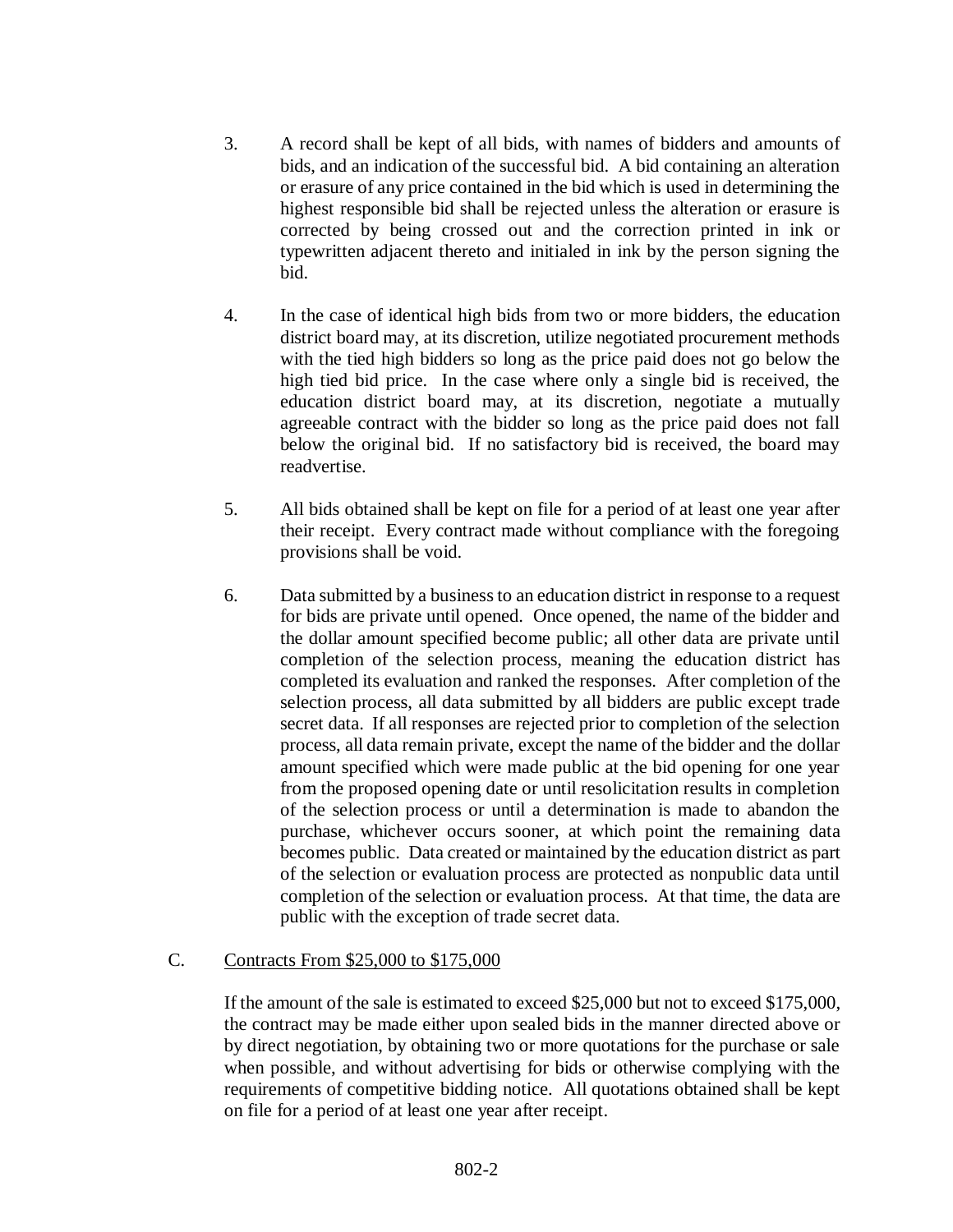## D. Contracts \$25,000 or Less

If the amount of the sale is estimated to be \$25,000 or less, the contract may be made either upon quotation or in the open market, in the discretion of the education district board. The sale in the open market may be by auction. If the contract is made on quotation, it shall be based, so far as practicable, on at least two quotations which shall be kept on file for a period of at least one year after receipt.

#### E. Electronic Sale of Surplus Supplies, Materials, and Equipment

Notwithstanding the other procedural requirements of this policy, the education district may contract to sell supplies, materials, and equipment which is surplus, obsolete, or unused through an electronic selling process in which purchasers compete to purchase the supplies, materials, or equipment at the highest purchase price in an open and interactive environment.

## F. Notice of Quotation

Notice of procedures to receive quotations shall be given by publication or other means as appropriate to provide reasonable notice to the public.

#### G. Sales to Employees

No officer or employee of the education district shall sell or procure for sale or possess or control for sale to any other officer or employee of the education district any property or materials owned by the education district unless the property and materials are not needed for public purposes and are sold to an education district employee after reasonable public notice, at a public auction or by sealed response, if the employee is not directly involved in the auction or sale process. Reasonable notice shall include at least one week's published or posted notice. An education district employee may purchase no more than one motor vehicle from the education district at any one auction. This section shall not apply to the sale of property or materials acquired or produced by the education district for sale to the general public in the ordinary course of business. Nothing in this section shall prohibit an employee of the education district from selling or possessing for sale public property if the sale or possession for sale is in the ordinary course of business or the normal course of the employee's duties.

#### H. Exceptions for Surplus Education District Computers

- 1. A education district may bypass the requirements for competitive bidding and is not subject to any other laws relating to education district contracts if it is disposing of surplus education district computer and related equipment, including a tablet device, by conveying the property and title to:
	- a. another education district;
	- b. the state department of corrections;